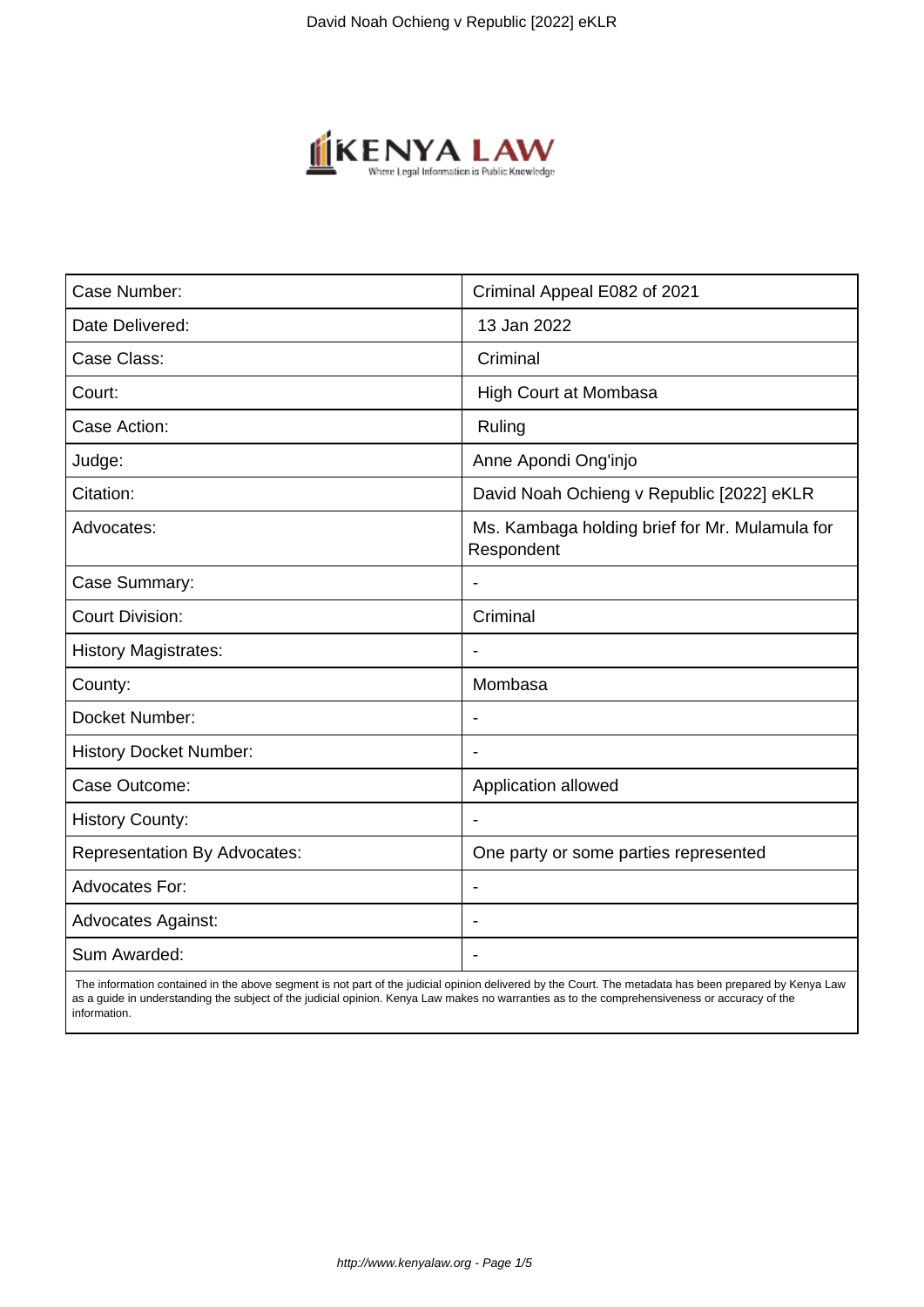David Noah Ochieng v Republic [2022] eKLR

## **REPUBLIC OF KENYA**

## **IN THE HIGH COURT OF KENYA**

## **AT MOMBASA**

## **CRIMINAL APPEAL NO. E082 OF 2021**

**DAVID NOAH OCHIENG....................................APPLICANT**

**-V/S-**

**REPUBLIC..................................................................RESPONDENT**

## **RULING**

## **Application**

1. The application dated  $7<sup>th</sup>$  September 2021 was brought under Section 357 of the Criminal Procedure Code seeking for orders that the Honourable Court be pleased to make an order to release the Appellant/Applicant and admit him to bail on such terms as the Court may deem just and reasonable.

2. The application is premised on grounds that the Appellant has timelessly appealed, the appeal has overwhelming chances of success, and that due to the Court's current delay the Appeal may take long to dispose off.

3. The application is supported by an affidavit sworn on  $7<sup>th</sup>$  September 2021 by Jared O. Magolo, the advocate having the conduct of the matter on behalf of the Appellant with such other grounds.

## **Response**

4. The Respondent filed a Replying Affidavit sworn on 14<sup>th</sup> October 2021 by Edgar Mulamula the prosecution counsel in conduct of the matter in response to the Applicant's Notice of Motion Application filed on 7<sup>th</sup> September 2021 with the sworn affidavit of Jared O. Magolo.

5. The Respondent states that the application totally lacks merit as the Applicant has not based his application on any ground and that the application does not meet the legal requisite threshold of the orders that it seeks.

6. The Respondent states that the intended appeal has no chance of success whatsoever as the evidence tendered by the prosecution is overwhelming, well corroborated and sufficient t warrant the conviction arrived at by the Honourable Court.

7. The Respondent states that due to the long sentence that the Appellant is facing, his chances of absconding are extremely high. Bail pending appeal is discretional as the Applicant's innocence was compromised upon conviction. The Respondent further states that the Applicant has not demonstrated any peculiar and exceptional circumstances to warrant grant of the orders sought.

8. The Respondent states that the sentence imposed by the court is lenient considering the nature of the offence which the Applicant was charged and convicted. That the Applicant ought to have been sentenced to life imprisonment as provided by Section 3(1) as read with Section 3(3) of the Sexual Offences Act No. 3 of 2006. The Respondent prayed that the application be dismissed.

## **Applicant's Submissions**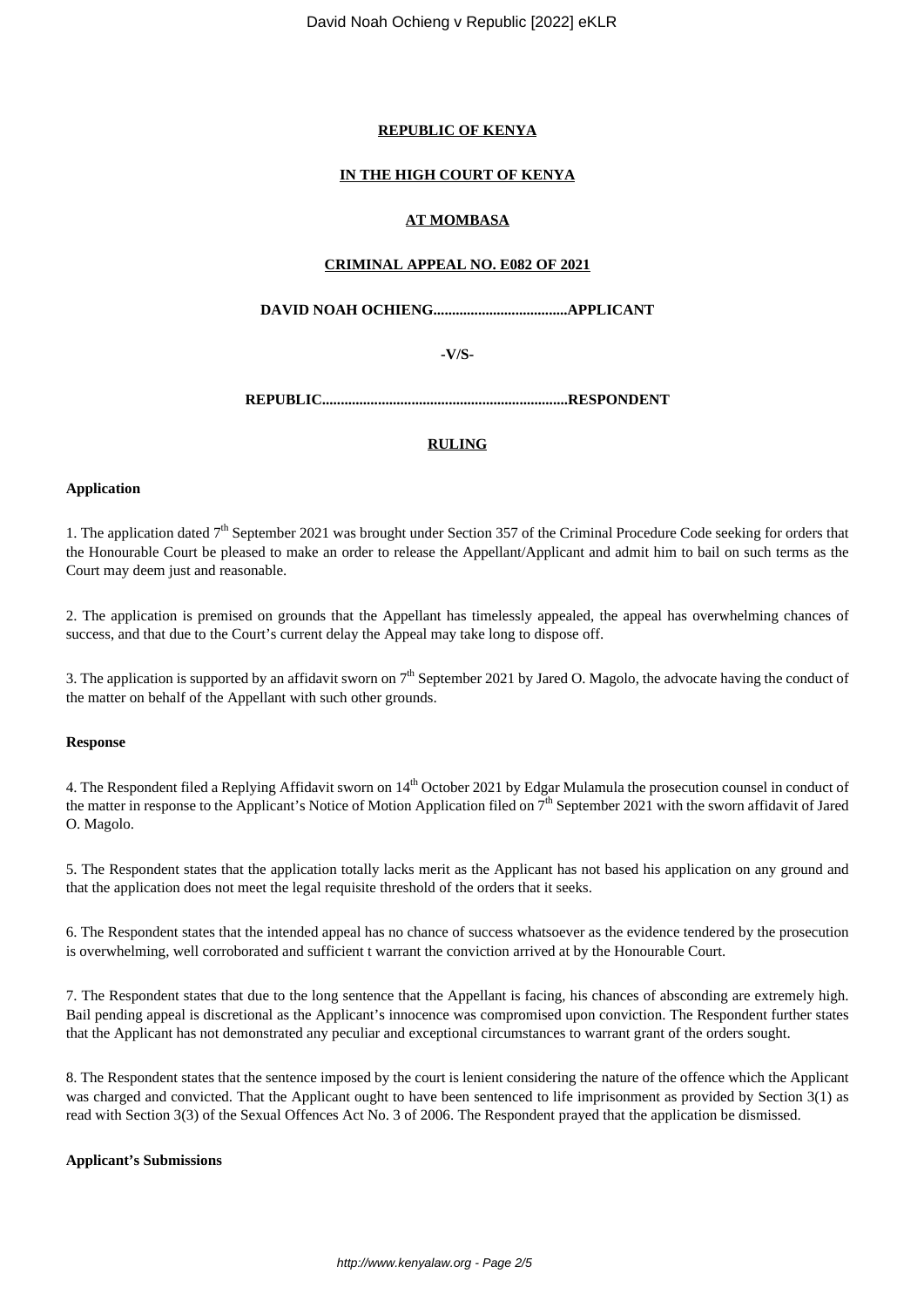9. The Applicant submits on success of the appeal that conviction of the Appellant was based on what the learned trial magistrate called medical evidence. According to the trial magistrate, *"PW2 Doctor Nafisa told the court that the Complainant had vaginal abrasions on indication that she physically resisted. The hymen was also broken an indication that the Complainant was sexually assaulted. The fact that there was resistance is a clear indication that the Complainant did not consent to the sexual act."* The Applicant submits that this according to the trial magistrate was sufficient to demonstrate lack of consent. That the trial magistrate closed her eyes to the following glaring issues:-

i) The Complainant's first visit was to a medical facility known as Savani Medical Centre. According to the facility, even the bruises which PW2 later claimed to have seen did not exist. According to the hospital record, what was noted was, 'Normal external genitalia/no bruises or lacerations Speculum-Normal vaginal wall and cervix.' This could only be consistent with sexual activity for which the parties are ready prepared and consenting. One question that also needs to be answered is why the prosecution chose to keep this document away from the court yet they supplied it to the Appellant as an exhibit to be produced. The court did not consider the large time lapse between two medical reports and the fact that the prosecution attempted to conceal the presence and availability of the 1<sup>st</sup> medical examination document. That the trial magistrate even misunderstood the doctor's testimony. PW2 at page 10 says "The examination of her genitalia the external genitalia was normal. The vagina had abrasions. The hymen was broken with an old scar. The injury was assessed as harm. The patient was given analgesics." An old scar can only refer to a breaking of the hymen at a long past session.

ii) The offence is supposed to have been committed a few metres from Central Police Station and no report was made until the afternoon of the following day.

iii) Although the complainant had her phone, she did not call for help at all even when she was in the salon alone. Neither did she attempt to shout and attack attention of security guards outside.

iv) The Complainant was content to wait to be the last person to leave the salon and even offered to let other customers who came later to be attended before her. The Respondent submits that all the above pointed to a consensual and planned encounter.

10. The Applicant submits that he was out on bond. He attended trial faithfully. He has demonstrated his willingness to obey bond terms. His place of work and abode is known. The Applicant further submits that he is a young person with a family to allow him to be on bond is to prevent other members from hardship and suffering.

11. The Applicant submits that he is serving sentence that will most likely be set aside. The appeal has not yet been argued but the materials available show the overwhelming chances of success. The Applicant urged the court to be released on bond.

#### **Respondent's Submissions**

12. The Respondent submits that the evidence produced by the prosecution witnesses was sufficient to prove the offence of rape. This is as stated in the Evidence Act cap 80 of the Laws of Kenya at Section 107 (1) which provides that, *'whoever desires any court to give judgment as to any right or liability dependent on the existence of facts which he asserts, must prove those facts exist.'*

13. The Respondent submits that the ingredients of the offence of rape therefore include intentional and unlawful penetration of the genital organ of one person by another, coupled with the absence of consent. In *Republic v Oyier* [1985] KLRR pg 353, the Court of Appeal held as follows:-

*1. "The lack of consent is an essential element of the crime of rape. The mens rea in rape is primarily an intention and not a state of mind. The mental element is to have intercourse without consent or not caring whether the woman consented.*

*2. To prove the mental element required in rape, the prosecution had to prove that the complainant physically resisted or, if she did not, that her understanding and knowledge were such that she was not in a position to decide whether to consent or resist.*

3. *Where a woman yields through fear of death, or through duress, it is rape and it is no excuse that the woman consented first, if the offence was afterwards committed by force or against her will, nor is it any excuse that she consented after the fact."*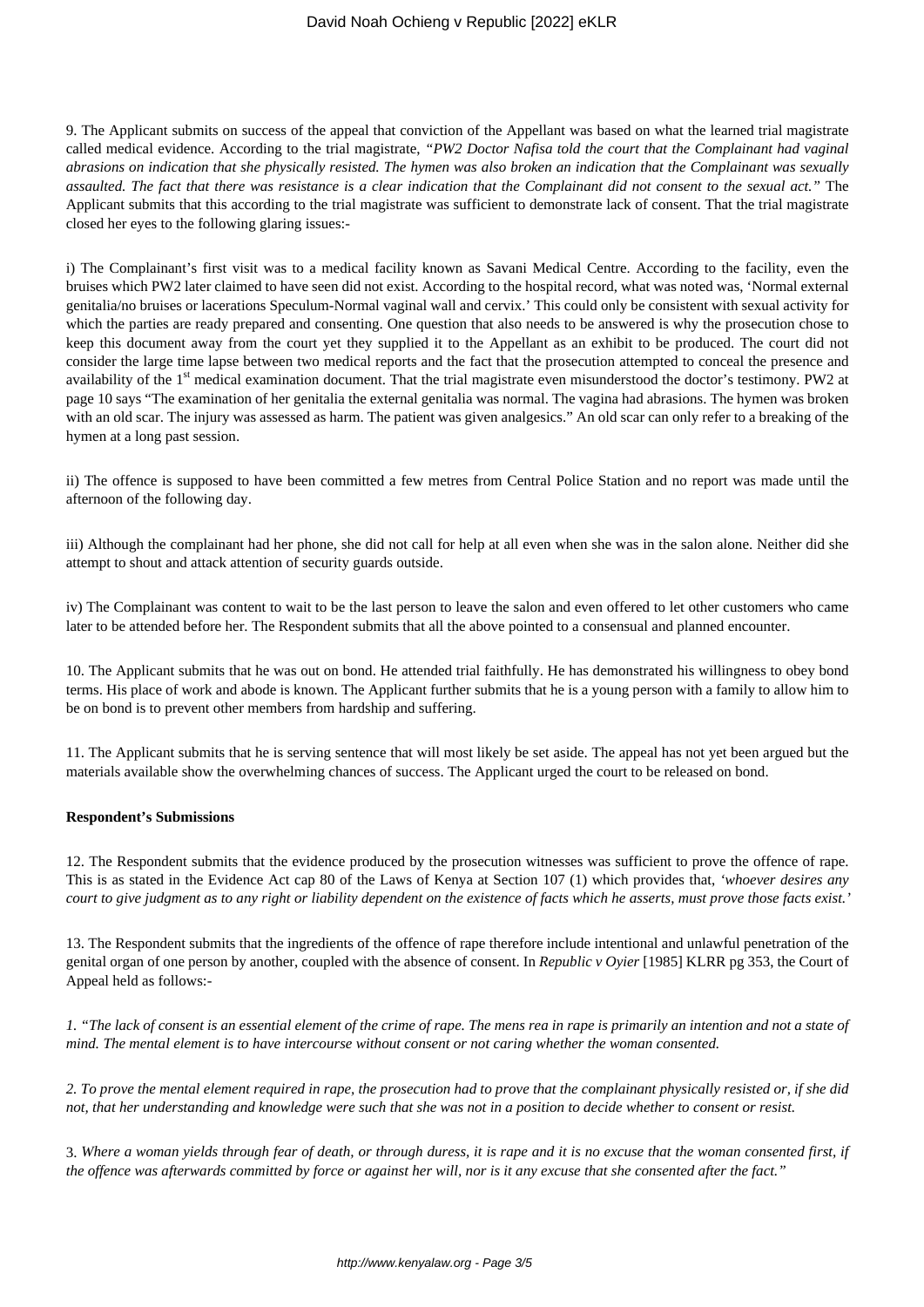14. The Respondent submits PW1 in her testimony stated that on the material day while at the Applicant's salon, the Applicant informed her that the door to the salon was locked and became harsh upon her insistence that he opens the door. She also stated that the Applicant refused to open the said door, caressed her breasts and threatened to attack her. The Applicant then proceeded to rape her as she resisted though unsuccessful. The Respondent submits that this testimony is corroborated by PW2 (Doctor Nafisa) who stated that the Complainant's hymen was broken and there was a scar that was healing. This indicated that she was sexually assaulted. There was also signs of struggle from PW1 because the vagina also had abrasions. The Respondent therefore submits that there was sufficient evidence tendered to prove unlawful and intentional penetration by the Applicant. The circumstances of the case also point to the fact that PW1 had not consented to the act.

15. The Respondent submits that bail pending appeal is discretional as the Applicant's innocence was compromised upon conviction. In the Bond and Bail policy, the burden lies with the applicant to establish that the appeal has high chances of success or that he is likely to serve a substantial part of the sentence before the appeal is heard. The Applicant in his application has merely asserted that his appeal has high chances of success without specifically stating the grounds on which he relies on. The Applicant only states that the appeal may take long to dispose. This does not establish any exceptional chances of succeeding. The rationale for considering the chances of success of the appeal was given in *Somo v R* at page 480 as follows:-

*"There is little if any point in granting the application if the appeal is not thought to have an overwhelming chance of being successful, at least to the extent that the sentence will be interfered with so that the applicant will be granted his liberty by the appeal court. I have used the word 'overwhelming' deliberately for what I believe to be good reason. It seems to me that when these applications are considered it must never be forgotten that the presumption is that when the applicant was convicted, he was properly convicted. That is why, where he is undergoing a custodial sentence, he must demonstrate, if he wishes to anticipate the result of his appeal and secure his liberty forthwith, that there are exceptional or unusual circumstances in the case. That is why,* when he relies on the ground that his appeal will prove successful, he must show that there is overwhelming probability that it will *succeed."*

16. The Respondent submits that the application lacks merit as nothing on record stands out as one that is very likely to succeed even before the same is argued based on the state of the record. The Respondent submits that the sentence meted out to the Applicant is lenient as the offence attracts a maximum of life imprisonment. This is provided for by Section 3 (1) as read with Section 3 (3) of the Sexual Offences Act No. 3 of 2006. The Applicant therefore has a high chance of absconding due to the gravity of the offence. The Respondent therefore asks that the application be dismissed.

#### **Analysis and Determination**

17. This court has considered the Notice of Motion application dated  $7<sup>th</sup>$  September 2021, the Replying Affidavit sworn on  $14<sup>th</sup>$ October 2021, Supplementary Affidavit sworn on 6<sup>th</sup> October 2021, and submissions by both parties. Issues for determination are whether the appeal has overwhelming chances of success, whether the Appellant has shown that he will attend court as and when required, and whether special circumstances exist.

18. In the case of *Charles Owanga Aluoch v Director of Public Prosecutions* **[2015] Eklr,** it was held that:-

**"The right to bail is provided under Article 49(1) of the Constitution but is at the discretion of the court, and is not absolute. Bail is a constitutional right where one is awaiting trial. After conviction that right is at the court's discretion and upon considering the circumstances of the application. The courts have over the years formulated several principles and guidelines upon which bail pending appeal is anchored. In the case of** *Jiv Raji Shah vs. R [1966] KLR 605***, the principle considerations for granting bail pending appeal were stated as follows:**

**"(1) The principal consideration in an application for bond pending appeal is the existence of exceptional or unusual circumstances upon which the Court of Appeal can fairly conclude that it is in the interest of justice to grant bail.**

**(2) If it appears prima face from the totality of the circumstances that the appeal is likely to be successful on account of some substantial point of law to be argued and that the sentence or substantial part of it will have been served by the time the appeal is heard, conditions for granting bail exists.**